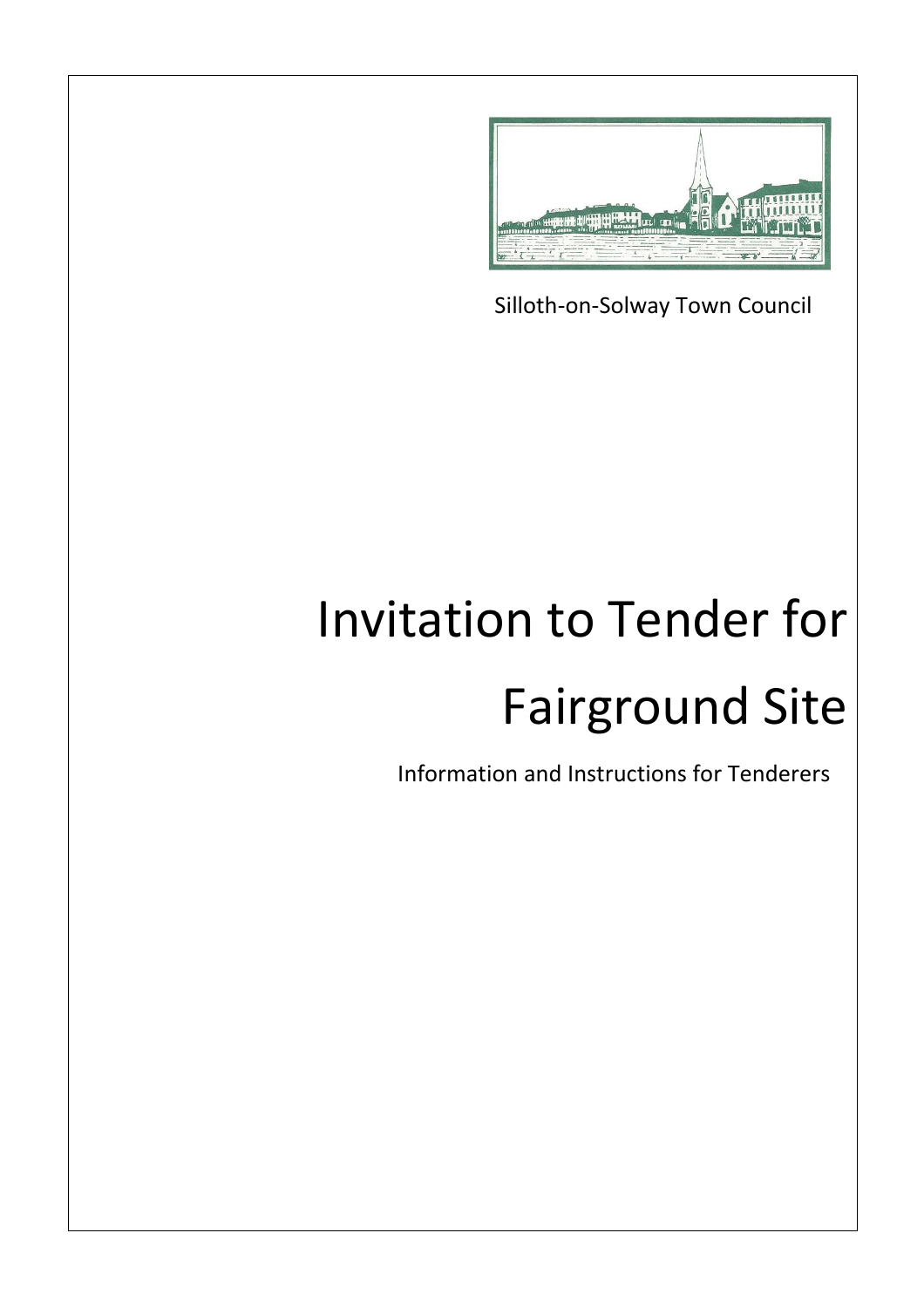## **Information and Instructions to Tenderers**

## **About Silloth-on-Solway**

With its leisurely, peaceful atmosphere and its glorious sea views, it is no wonder that Silloth is a popular seaside resort. Located by the Lake District fells, facing the hills of Southern Galloway, this charming, unspoilt Victorian town is never short of character. Silloth is a perfect place for a day out or holiday.

The magnificent promenade has beautiful scenic views across the Solway Firth that can provide the most spectacular sunsets. The town's tree lined, cobbled streets and its vast town green add to the charm and attraction of this beautiful Cumbrian holiday resort.

## **Introduction**

You are invited to submit a tender to operate fairground rides on the seafront at Silloth. The sole concession is from 1 April 2022 to 30 September 2022.

The concession, subject to tender, is for a licence from Silloth-on-Solway Town Council to operate a Fairground on the seafront at Silloth.

The issue of a licence shall not prevent the Council from granting street trading consent to any other person to trade in the vicinity of the licence.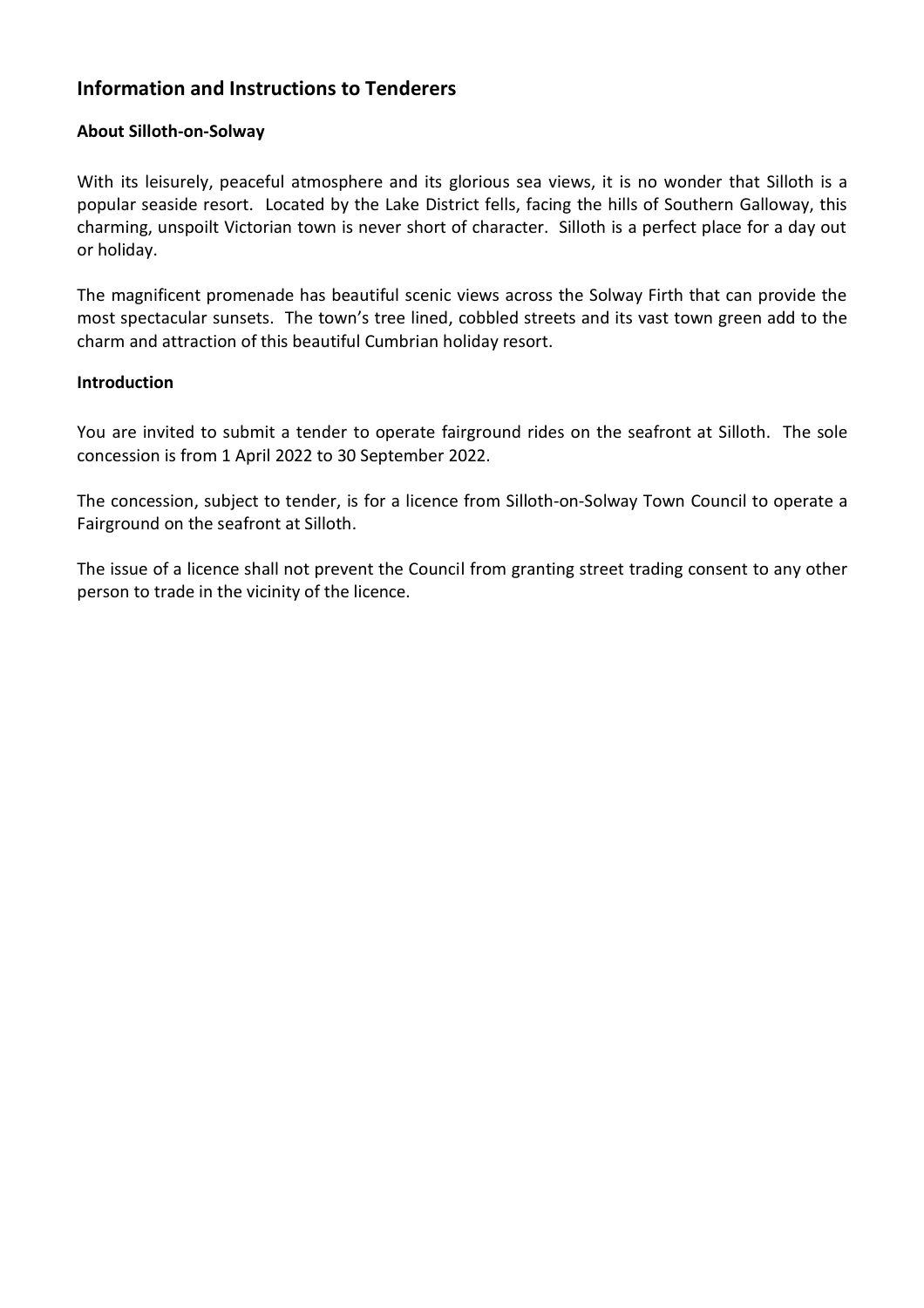## **Preparation of Tender Documents**

## **Confidentiality**

The details of these documents and all associated documents are to be treated as private and confidential for use only in connection with the Tender process.

## **Costs and Expenses**

Silloth-on-Solway Town Council will not be responsible for, or pay for, expenses or losses which may be incurred by a tenderer in the preparation of their tender. The Council does not bind itself to accept any of the tenders as a result of the tendering process.

## **Preparation of Tenders**

For the preparation of their tender and entering into a contract with the Council, tenderers must ensure that they have all the information required and must satisfy themselves of the correct interpretation of terminology used in these documents. They must fully understand the nature of the concession.

## **Queries on the Tenders**

If any points in these tender documents are considered by the tenderer as unclear, the tenderer should address their queries in writing to obtain an explanation before sending their tender. They must address their query to the person identified in the covering letter. Their query will be responded to, but it shall not be construed in a way that adds to, modifies or takes away from the meaning and intent of the contract and/or the obligations and liabilities of the contract.

## **Alterations**

None of these documents may be altered by the tenderer. If the tenderer wishes to propose modifications to any of the documents (which they may consider would provide a better way to achieve the contract's objectives) they must provide details in a separate letter accompanying the tender response.

#### **Prices**

All prices must be net.

## **VAT**

All prices and/or rates shall be exclusive of Value Added Tax.

## **Validity of Tenders**

Tenders shall be valid for a minimum of three calendar months from the closing date for receipt of tenders. Tenderers must not fax or email tender documents, any received by fax or email will not be considered.

#### **Sub-contractors**

The names and addresses of any sub-contractors the tenderer proposes to employ must be provided with the tender.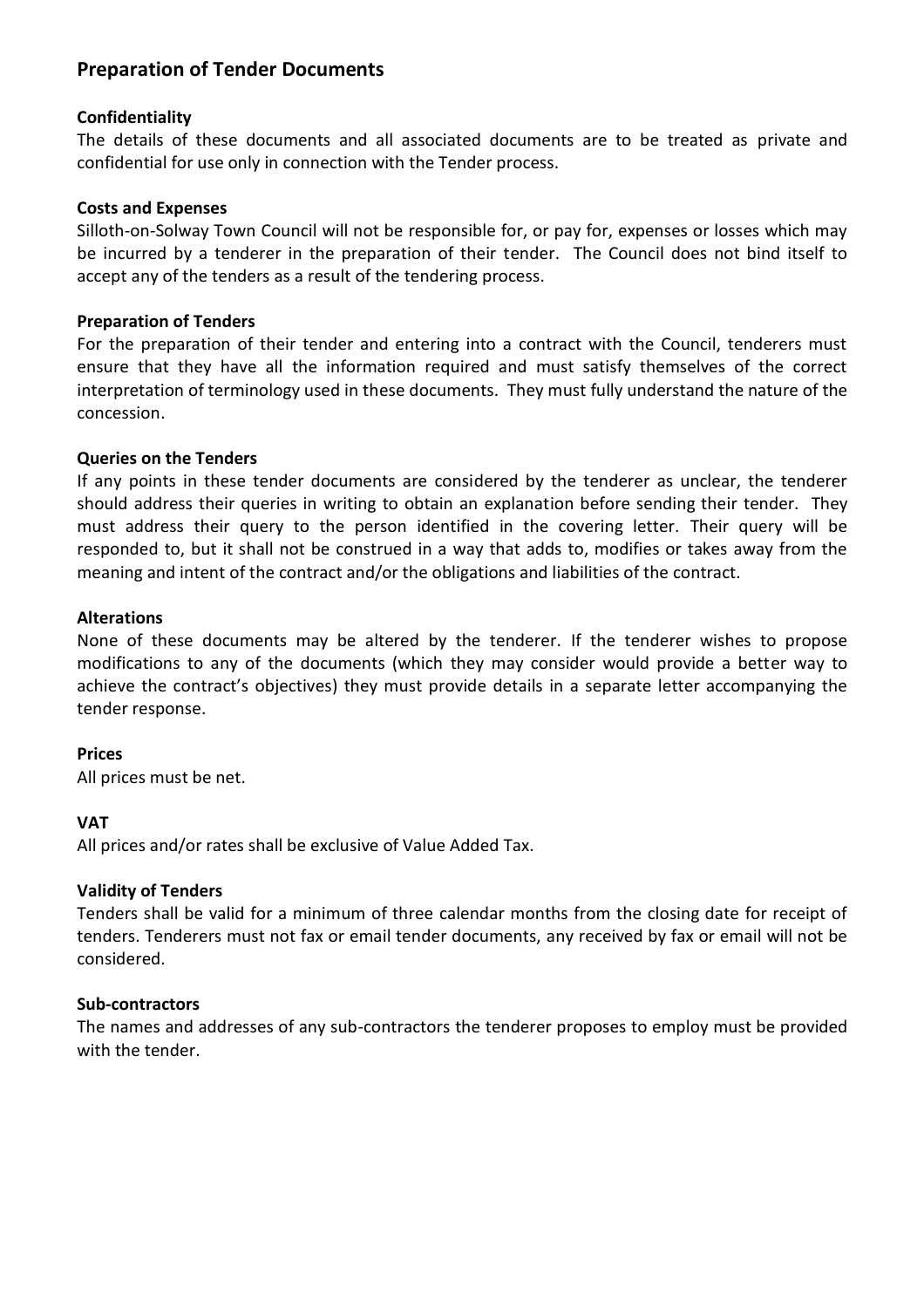## **Submission of Tender Documents**

## **Tenders to be Received by**

The tender is to be received by **12 noon on Friday 25 February 2022**. Tender documents received late, i.e after the specified date and time, will not be considered.

## **Documents to include**

Please provide one copy of the bid and include **signed copies** of the:

- Conditions of Tender for the Fairground site on Silloth seafront.
- Schedule of Prices (in pounds sterling)
- Declaration of non-collusion
- Signed copy of tender conditions

## **How to return tender**

The tender is to be returned in the enclosed envelope and titled "Tender for Fairground site on Silloth seafront" and sent to:

Mrs Wendy Jameson 5 Burnswark Terrace, Solway Street, Silloth, Cumbria, CA7 4EF

The envelope must not bear any name, trademark, franking machine stamp or any other reference that will identify the sender or the product(s) offered. Tenderers should ensure that tenders are despatched via recorded or registered post through the post office, courier or next day delivery and should ensure that the post office or private courier does not affix any label or other appendage to the tender envelope which could identify the sender.

Tender documents may also be hand delivered to 5 Burnswark Terrace, Solway Street, Silloth, Cumbria. Tenders will be recorded upon receipt by the Town Clerk.

## **Opening of Tenders**

Tender documents will remain unopened until after the closing date, after which time they will be opened at one time, with witnesses, by independent officers of the Council. All tenders submitted will be verified to ensure that the information requested has been provided. Once tender documents have been opened and signed they will then be considered by the Town Council.

## **What we want to achieve**

By inviting tenders the Council is seeking to make use of its land to provide amenities for the benefit of residents and visitors. The Council's preference is to award licences to local traders with no history of previous problems. The evaluation criteria are shown in this document.

## **Date Activity 25 February 2022** Tenders return deadline **28 February 2022** Tender evaluation and contact with preferred tenderers **20 March 2022** Licence issue **27 March 2022** Fairground pull on date from 9.00am **1 April 2022** Trading licence commences **30 September 2022** | End of licence period **5 October 2022** Fairground to be clear of all equipment

## **Timetable**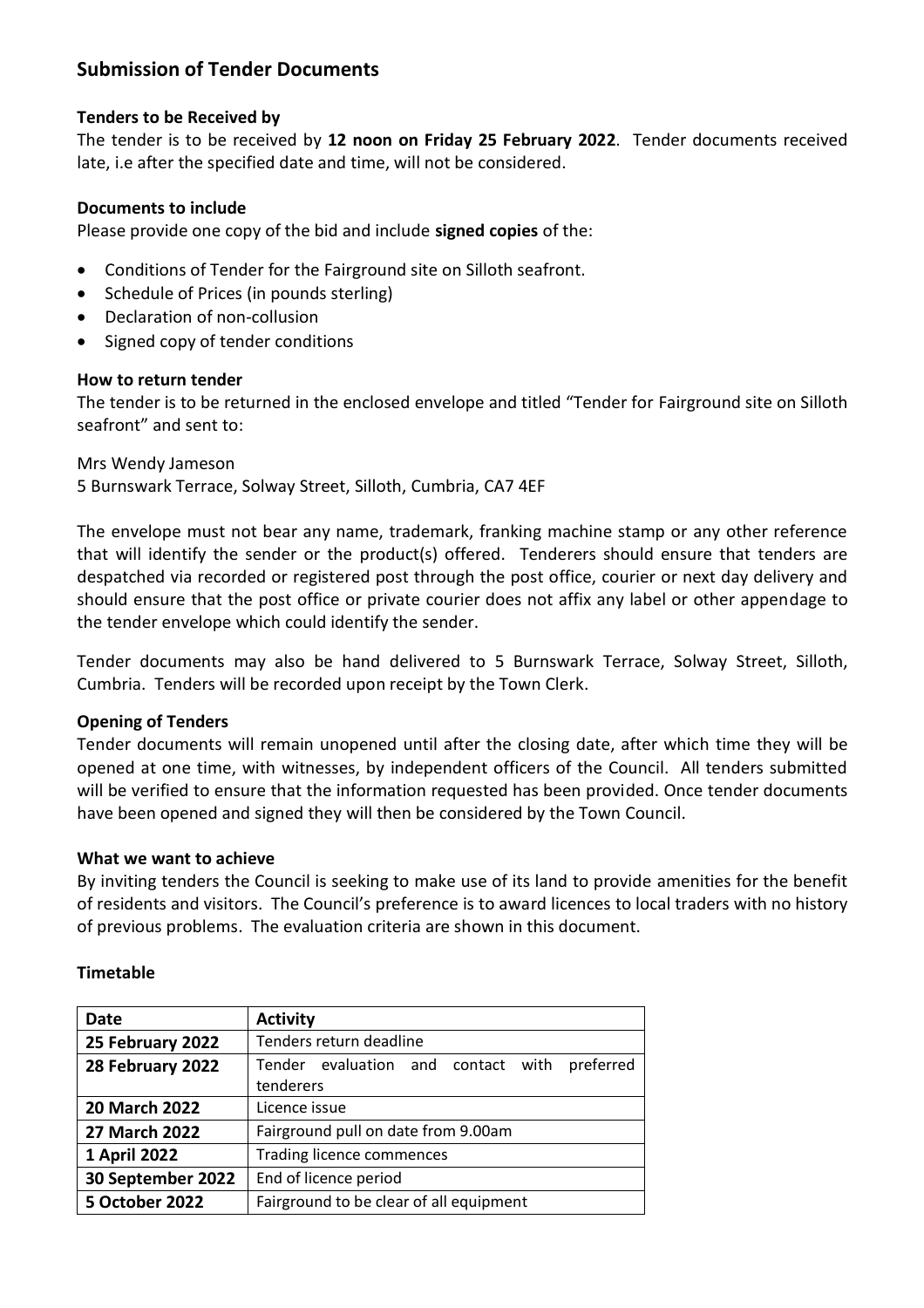## **Contact and Information**

For further information or any queries please contact:

Mrs Wendy Jameson 5 Burnswark Terrace Solway Street Silloth Cumbria CA7 4EF

Telephone: 0777 5686857

Email: townclerk@silloth-on-solway.co.uk

## **Evaluation of Tenders**

## **Evaluation Criteria**

All tenders received will be considered based on the information they have submitted in their tender. The tenders will be evaluated upon the following criteria:

| Criteria                               | Weighting |  |
|----------------------------------------|-----------|--|
|                                        |           |  |
| Locality of tenderer                   | X1        |  |
| Price submitted                        | X3        |  |
| History of non-payment of licence fees | Х1        |  |
|                                        |           |  |

Evidence of previous serious non-compliance with conditions of tender for concessions on Silloth-on-Solway Town Council land or of breaches of street trading legislation, food safety or other relevant legislation will result in disqualification from the tender process.

## **Questions on Tender Submissions**

Tenderers may be requested to attend a meeting with Council officers to answer questions regarding their tender submission. If tenderers have any questions they wish to ask the Council, they must submit them to the Council in writing before the meeting. Any questions received will be made anonymous and responses sent to all tenderers.

## **Treatment of Tender**

The acknowledgement of receipt of any submitted tender shall not constitute any actual or implied agreement between the Council and the tenderer.

## **Award of Tender**

The Council will decide to whom the contract shall be awarded based on the evaluation criteria outlined above. The Council does not bind itself to accept the lowest or any tender and reserves the right to accept the whole or parts of tenders. The Council will notify acceptance of the tender to the successful tenderer as soon as is reasonably practicable. The successful tenderer shall be required to show proof of public liability insurance cover with a minimum cover of £10 million and pay the price quoted in full before the concession licence is issued.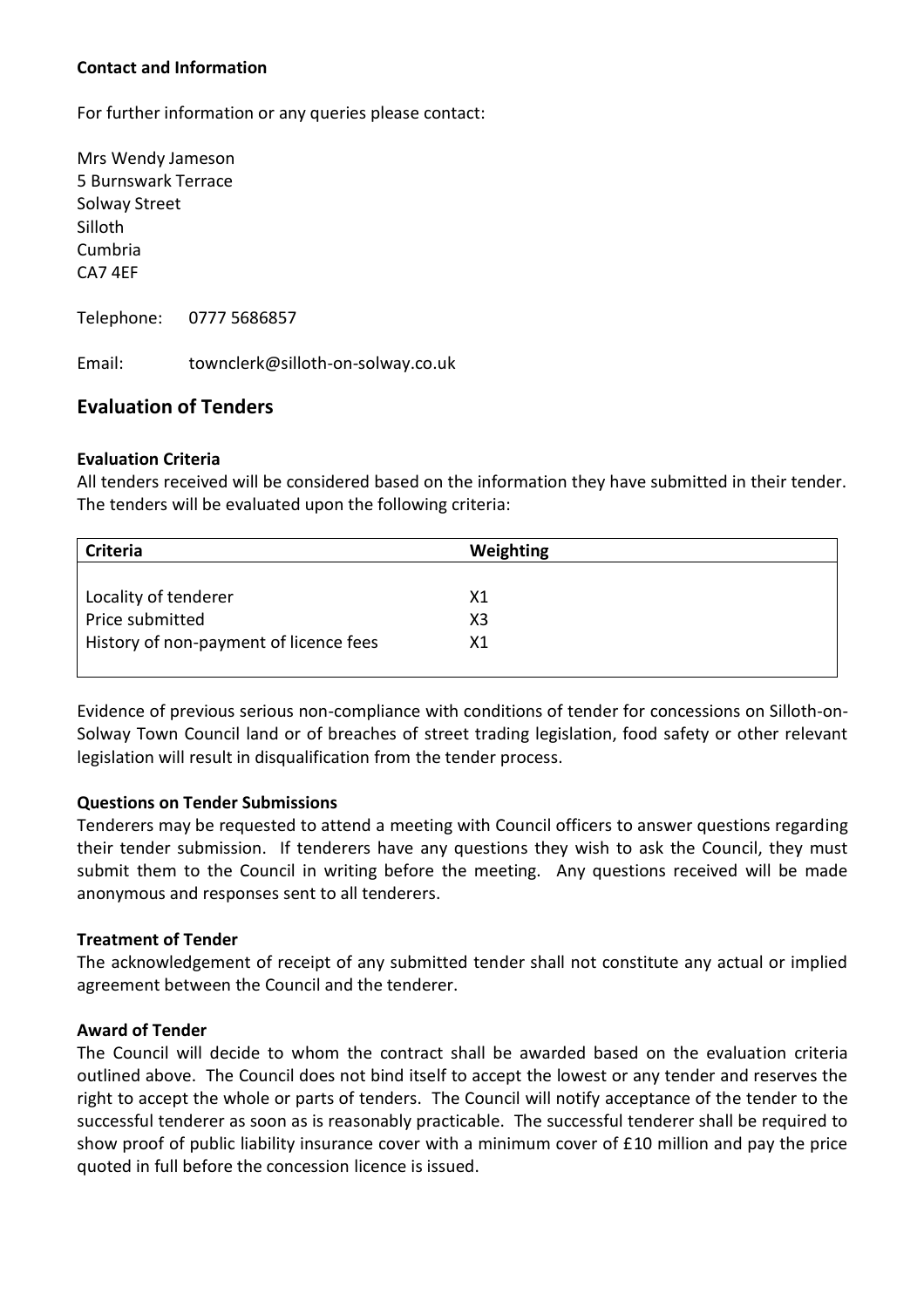## **Tender Information**

## **Confidentiality**

The details of these documents and all associated documents are to be treated as private and confidential for use only in connection with the Tender process.

## **Freedom of Information**

Silloth-on-Solway Town Council is committed to meeting its legal responsibilities under the Freedom of Information Act 2000. Accordingly, all information submitted to the Council may need to be disclosed in response to a request under the Act. If you consider that any of the information included in your tender is commercially sensitive, please identify it and explain (in broad terms) what harm may result from disclosure if a request is received, and the time period applicable to that sensitivity. You should be aware that, even where you have indicated that information is commercially sensitive, we may be required to disclose it under the Act if a request is received. Please also note that the receipt of any material marked 'confidential' or equivalent by the public authority should not be taken to mean that the public authority accepts any duty of confidence by virtue of that marking. If a request is received, we may also be required to disclose details of unsuccessful tenders.

## **Costs and expenses**

Silloth-on-Solway Town Council will not be responsible for, or pay for, expenses or losses which may be incurred by a tenderer in the preparation of their tender. The Council does not bind itself to accept any of the tenders as a result of the tendering process.

## **Preparation of Tenders**

For the preparation of their tender and entering into a contract with the Council, tenderers must ensure that they have all the information required and must satisfy themselves of the correct interpretation of terminology used in these documents.

## **Queries on the tenders**

If any points in these tender documents are considered by the tenderer as unclear, the tenderer should address their queries in writing to obtain an explanation before sending their tender. They must address their query to the person identified in the covering letter. Their query will be responded to, but it shall not be construed in a way that adds to, modifies or takes away from the meaning and intent of the contract and/or the obligations and liabilities of the contract.

## **Alterations**

None of these documents may be altered by the tenderer. If the tenderer wishes to propose modifications to any of the documents (which they may consider would provide a better way to achieve the contracts objectives) they must provide details in a separate letter accompanying the tender response.

## **Prices**

All prices must be net and, where applicable, carriage paid with all cash and trade discounts allowed for.

## **VAT**

All prices and/or rates shall be exclusive of Value Added Tax.

## **Validity of tenders**

Tenders shall be valid for a minimum of three calendar months from the closing date for receipt of tenders. Tenders must not fax or email tender documents, any received by fax or email will not be considered.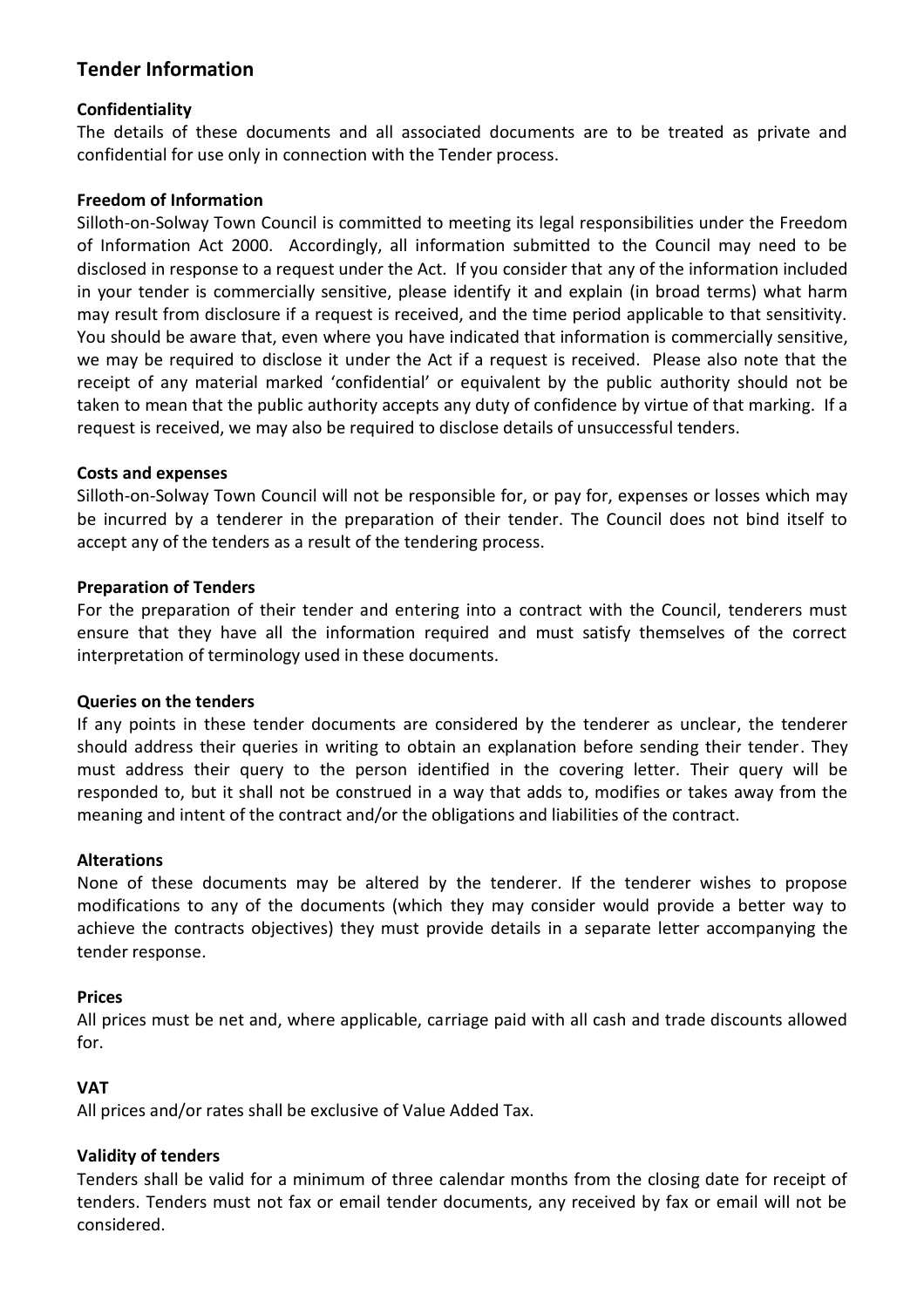## **Sub-contractors**

The names and addresses of any sub-contractors the tenderer proposes to employ must be provided with the tender.

## **Quality of goods/services**

Tenderers must ensure the goods or services proposed for in their proposals must conform to current legislation.

## **Conflict of Interest**

The Council requires all tenderers to confirm whether any actual or potential conflicts of interest that exist which may prevent them undertaking this work, and a description of measures they would adopt if a potential conflict of interest arose during or following completion of this work.

## **The Councils use of the contract**

The Council may wish to publicly quote the contractor/supplier. Tenders are requested to confirm that the Council may (at the Councils own discretion) do so without restriction.

## **Treatment of tender**

The acknowledgement of receipt of any submitted tender shall not constitute any actual or implied agreement between the Council and the tenderer.

## **Debriefing**

All unsuccessful bidders will be offered the opportunity to be given a debriefing. Requests for debriefing are to be made in writing.

## **Referees**

A Fairground Operator who has not previously held a licence with the Town Council must provide suitable evidential proof of Fun Fair Provision. Operators who are not members of the Showmen's Guild must provide referees from other Local Authorities in advance of any submission of a tender to operate a Fun Fair on Town Council land.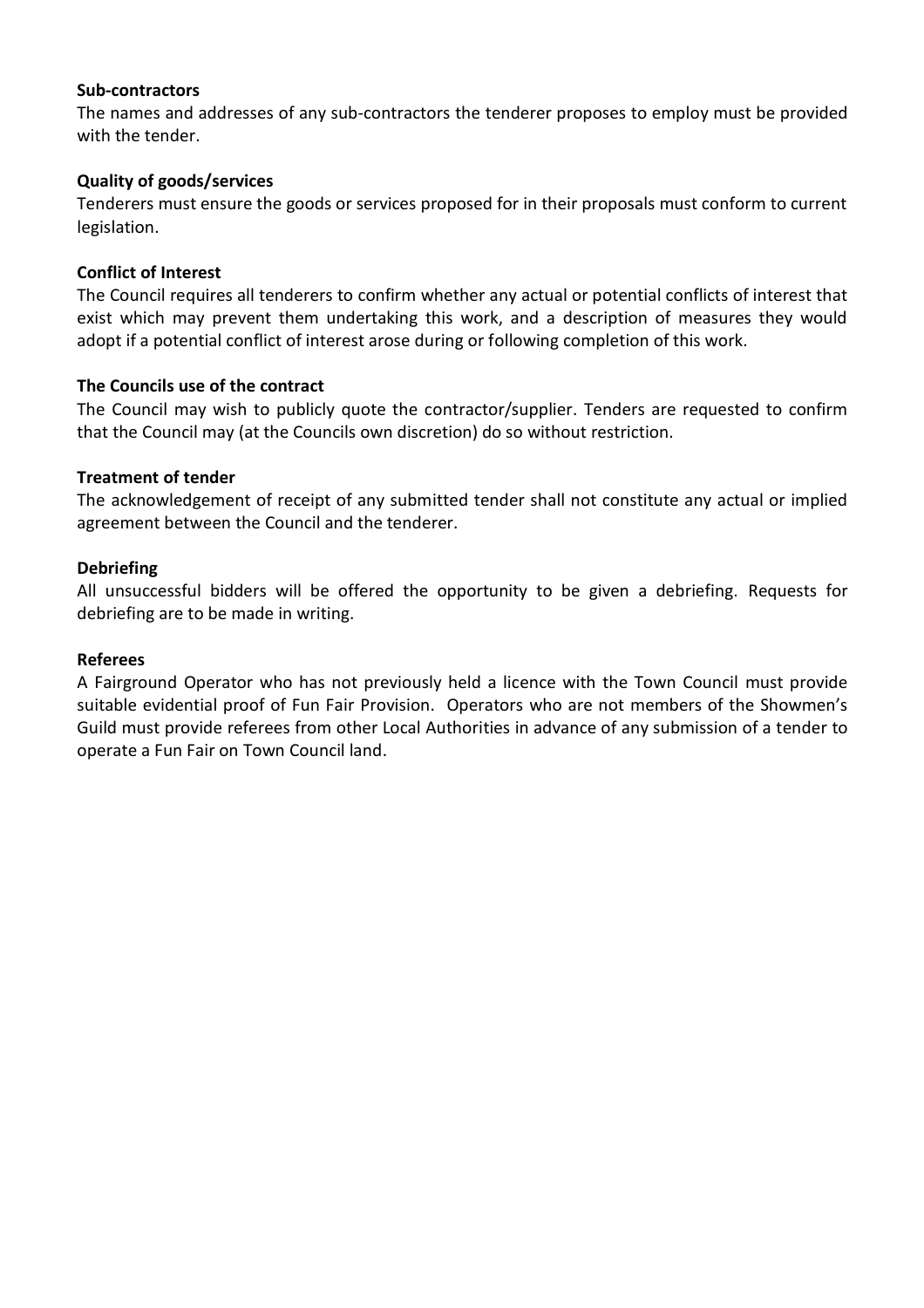## **Conditions of Tender for the Fairground site on Silloth seafront**

## 1. **Definitions and Interpretation**

- In these Conditions:
- 1.1 words importing one gender shall be construed as importing any other gender
- 1.2 words importing the singular shall be construed as importing the plural and vice versa
- 1.3 references to persons include bodies corporate
- 1.4 any undertaking by the Operator not to do an act or thing shall be deemed o include an obligation not to permit or such an act or thing to be done by another
- 1.5 the heading do not form part of these Conditions
- 1.6 any reference to a specific statute includes any statutory extension or modification amendment or re-enactment of such statute and any regulations or orders made under such statute and any general reference to 'statute' includes any regulations or orders made under such statue or statutes.

## 2. **Operators responsibilities**

- 2.1 The Operator shall pay the Council the tender price in full before the concession licence is issued. If payment is not received in full prior to the commencement of the fair the Council shall have the right to terminate the Agreement as hereafter provided.
- 2.2 No contract shall exist until payment is made and a licence has been issued.
- 2.3 A detailed layout plan for the Fairground site must be provided to the Council no later than **18 March 2022**. The plan will indicate the name of each Operator and fairground ride, pitch size, the distance from any adjacent buildings and any part, or moving part, of a ride, stall, vehicle or any fair apparatus.
- 2.4 The layout of the fun fair devices and rides must conform to the agreed layout plan with a minimum distance of 4m between devices as an access route for emergency vehicles. Please note that the minimum clearance required between 2 devices or rides with moving parts is 6m.
- 2.5 The Operator shall provide a list of appointed Fairground Stewards who should be on duty at all times when the Fairground is open and be contactable by mobile phone.
- 2.6 The Operator and employees etc shall be of good behaviour on site.
- 2.7 The Operator will provide to the Council copies of all current Safety Certificates, Risk Assessments and insurance cover for all rides including those rides which the Operator may sub-contract. Such copies must be submitted to the Council before the Date. No rides will be permitted without the appropriate safety certificates and insurance cover.
- 2.8 Any necessary reinstatement of the Site will be financed and carried out by the Operator to the full satisfaction of the Council.
- 2.9 The Operator will at all times comply with all relevant Health & Safety Regulations and Codes of Practice.
- 2.10 The successful tenderer shall clearly display at the Fairground site the licence obtained from the Council, together with a copy of the conditions of occupancy.
- 2.11 A Fairground Operator who has not previously held a licence with the Town Council must provide suitable evidential proof of Fun Fair Provision. Operators who are not members of the Showmen's Guild must provide referees from other Local Authorities in advance of any submission of a tender to operate a Fun Fair on Town Council land.

## 3. **Operational periods**

3.1 Rides, exhibitions, games, stalls or other amusement device must not open or play music outside of the agreed operational times.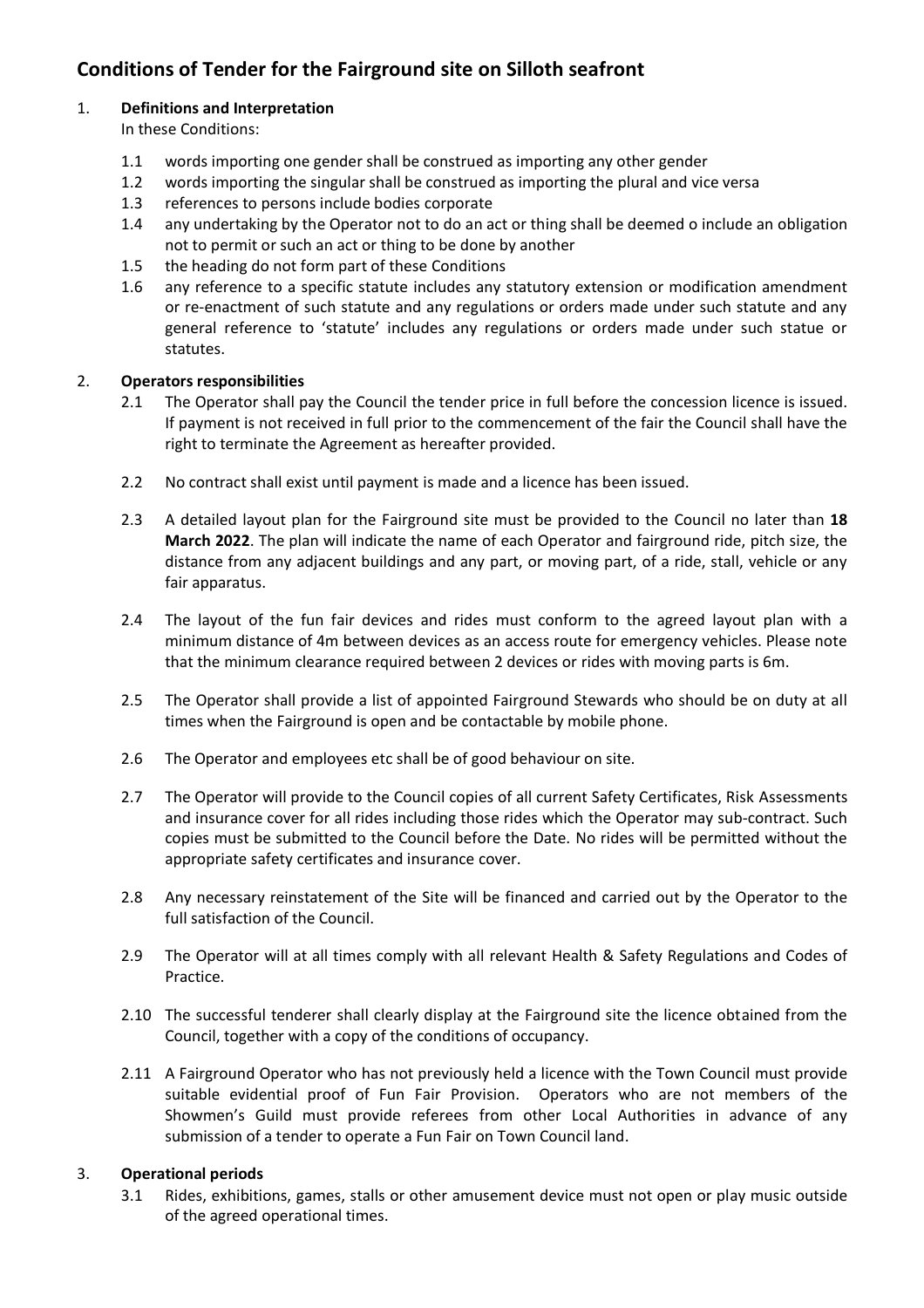- 3.2 All games, exhibitions or other amusements, which, in the opinion of the Police Authority, or the Councils Representative are of an undesirable nature, will be prohibited. No new game or exhibition must be opened until it has been approved by the Town Council.
- 3.3 The fairground will only be able to operate from 12noon until 6.00pm Monday to Sunday. All riding machines, exhibitions, games, stalls or other amusement devices must comply with this requirement.

#### 4. **Insurance**

- 4.1 The Operator shall indemnify the Council against all claims for loss, damage, illness or injury howsoever caused as a result of his business. The operator must provide evidence to the Council of current cover for Public Liability before any licence is issued. The public liability insurance shall provide cover for a minimum sum of £10,000,000.
- 4.2 Where employees are to be used to operate the facilities on behalf of an operator, proof of employees' liability insurance must be provided to the Council in respect of those persons and be available upon request thereafter.
- 4.3 The Operator shall not employ minors.
- 4.4 If food and drink is to be sold from the Fairground site, successful tenderers are personally responsible to ensure that the premises have been approved and registered under food hygiene legislation with the Environmental Health Unit of Allerdale Borough Council. The sale of ice cream is not permitted.
- 4.5 Food stalls must display the appropriate Food Hygiene Certificate and the Operator must be able to provide a current copy of any apparatus test certificate, with copies to be provided to the Town Council.
- 4.6 The Operator shall ensure that each ride is sited in accordance with the site plan, complies with any statutes or other legislation and byelaws where appropriate, and also, the recommendations contained in the most up to date publications of "Fairgrounds and Amusements Parks – Guidance on Safe Practice".
- 4.7 Any Operator not providing the required documents by **Fri 18 March 2022** will not be allowed to trade and will not be given access to the Fairground*.*

#### 5. **Attraction Construction**

- 5.1 Operators of any ride having a mechanical system must comply with the Log Book procedure prior to public use at the Fair. Each individual ride must have a registered identification plate. Operators will be responsible to check that all rides are compliant with these conditions.
- 5.2 All rides must be of a high standard of presentation and not offensive. Any attraction not meeting a high level of presentation will be given notice to the Operator by the Council that improvement is required if they are to be allowed to return in the future.
- 5.3 All electric cables and wiring shall be in a safe condition and conform to the current edition of the Institute of Electrical Engineers' Regulations. Such wiring and cables must be made safe to the public at all times especially where pedestrians may have to cross them.
- 5.4 Generators are to be positioned to avoid any unnecessary nuisance and hazard.
- 5.5 Vehicle wheels, stabilizing supports and jack stands must be positioned over suitable timber load spreaders.
- 5.6 The perimeter of the fairground site must be secure with the use of suitable Heras type fencing.
- 5.7 The Operator will be responsible for the safe parking of any residential vehicles used on site.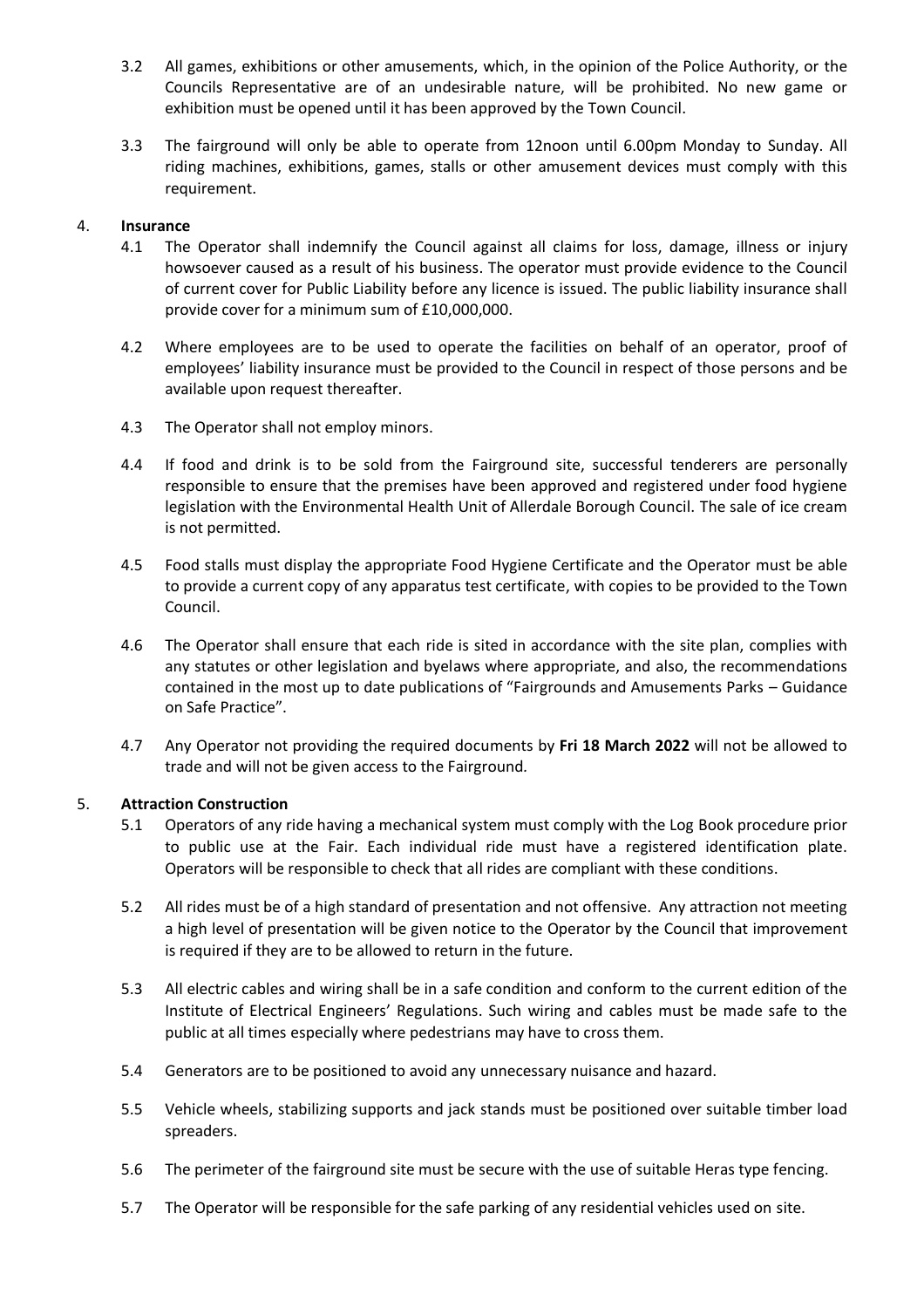5.8 A period of 5 days at either end of the licence period is allowed for the building up and dismantling of the fairground rides.

## 6. **Environment**

- 6.1 Public nuisance caused by music systems, generators, flashing lights, etc., must be kept to a minimum and comply with any legislation including the Noise at Work Regulation Act 2006.
- 6.2 The Operator must monitor noise levels from the fairground. The Operator must take immediate action where noise levels exceed 80 decibels. If the problem persists the Council in discussion with the Operator will close down the fairground until the matter is resolved.
- 6.3 During operating hours, the Operator must be available to receive and respond to nuisance related complaints. A record of all complaints and the action taken must be submitted to the Council on the next working day following the complaint.
- 6.4 The Operator shall ensure fairground equipment is correctly shut down and safe at the end of each day.
- 6.5 The Operator must not begin to dismantle installations until the Fair has closed and the area is clear of visitors. The operator is to control the dismantling of the Fair taking every precaution to minimize noise and disturbance, also to monitor the safety of the area.
- 6.6 Generators and vehicles must have drip trays under the oil sump. Any oil or fuel spillage must be dealt with as an emergency and the area cleaned with appropriate chemicals. Should a spillage occur over a drain or inspection pit then the Council must be informed immediately.
- 6.7 The Operator is responsible for ensuring that the Fairground site is clear and tidy each day. The operator is responsible to complying with all Food Hygiene and Litter Regulations and are to take away from site all trade waste generated by their business. The Operator shall lay out sufficient bins around the area of the Fairground site to contain the trade waste generated by the business. The Operator shall clean the area of the Fairground site of any litter generated by his/her business which is to be taken away as trade waste.
- 6.8 All pets must be kept secure and under the direct control/supervision of the owner. Dog owners will be responsible for the removal of any waste deposited by their animals. Failure to comply with the above conditions will result in the owner being requested to leave the Fairground site and/or surrounding areas.

## 7. **Fire and Emergency**

- 7.1 The Operator must take all necessary fire precautions as may be necessary.
- 7.2 The Operator is required to make, and keep under review, a suitable and sufficient assessment of the risk from fire and to implement, manage and maintain such general fire precautions as are necessary to ensure that the life risk from fire to employees and those lawfully on or in the immediate vicinity of the fairground site is reduced to as low as reasonably possible.
- 7.3 In the event of an emergency, Operators must be prepared to shut down a ride or stall and move any equipment if so required by the Emergency Services.
- 7.4 All Operators must provide fire protection equipment of approved types where generators, cooking facilities, etc., are in use. Adequate precautions must be taken at all times to prevent outbreaks of fire.
- 7.5 There must be a four-metre emergency vehicle access route which must be kept clear at all times.
- 7.6 Any Fire Hydrant plates displayed in the Fairground site defining the location of fire hydrants shall remain unobstructed at all times.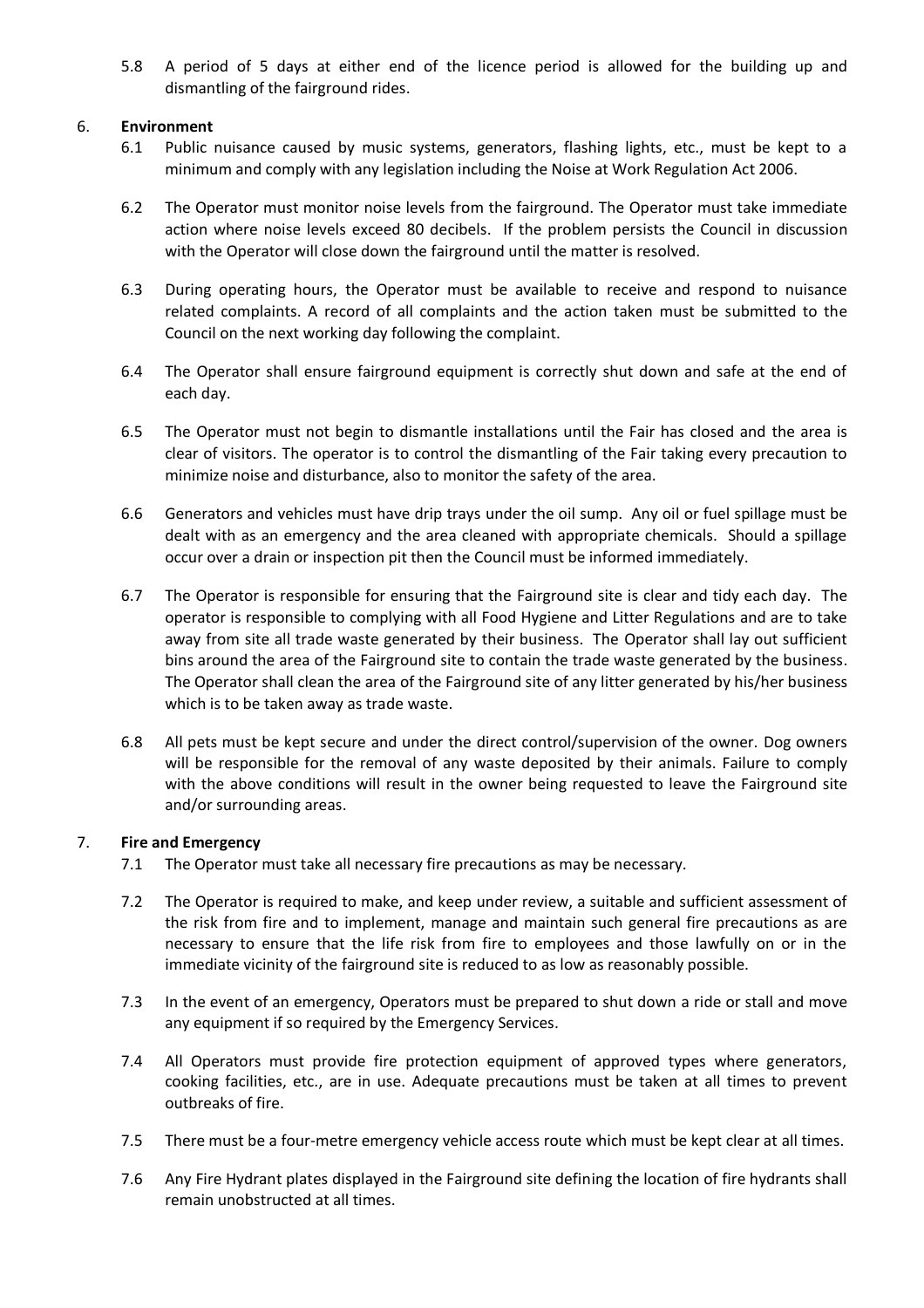- 7.7 The Operator shall ensure that the storage and control of liquefied petroleum gas cylinders is within an approved storage system. Loose cylinders are not allowed.
- 7.8 The Operator must uphold legislation regarding disability and equal opportunity ensuring that there is adequate and safe access. Pedestrian access must be made safe at all times.

#### 8. **Health & Safety**

- 8.1 The Operator agrees to undertake an assessment of the risks and must ensure that all participants and contractors comply with relevant control measures at all times during the licence period. A formal record must be kept of the risk assessments and any subsequent amendments and a copy of these must be forwarded to the Council before the commencement of the licence period.
- 8.2 In the event that the Hirer is an employer with five or more employees they must provide a copy of their Health and Safety Policy and any amendments thereto to the Council before the commencement of the Licence period.
- 8.3 Any incidents whether resulting in injury to a person or to property must be reported to the Council as soon as is reasonably practicable or immediately in the case of an emergency, giving full details the nature of the accident and how it occurred and the names and contact details of all parties involved including witnesses.

#### 9. **First Aid**

9.1 The Operator must provide First Aid Cover. There should be at least one person who is First Aid trained on the site throughout the operational period of the fair.

#### 10. **Injury to Persons and Loss of Property**

- 10.1 The Council will not be liable for the death of or injury to any person attending the fairground during the licence period or for any losses, claims, demands, actions, proceedings, damages, costs or expenses or other liability incurred by the Operator in the exercise of the rights granted by the Agreement except where such death injury or loss is due to the negligence of the Council.
- 10.2 The Council will not under any circumstances accept responsibility or liability in respect of any damage to or loss of any goods articles or property of any kind brought into or left at the fairground site either by the Operator for his own purposes or by any other person.
- 10.3 The Operator will indemnify the Council against all such liabilities as are mentioned in this condition.

#### 11. **Goods for Sale, Prizes and Exhibits**

- 11.1 All prices for rides, sideshows, games etc. are to be clearly displayed.
- 11.2 No wild animals shall be exhibited within the Fair.
- 11.3 No goldfish, tortoise, rabbit, cage-bird or other living creature, or intoxicating liquor or balloon filled with hydrogen gas or solid particles (or fragments), ground or powdered substances shall be offered as a prize or for sale or form the subject of any similar transaction. All legal requirements, including Trading Standards criteria, must be adhered to.
- 11.4 No pornographic material shall be exhibited, offered as a prize or for sale or form the subject matter of any similar transaction.
- 11.5 No imitation or replica baseball bats or similar items which could be construed as or mistaken for an offensive weapon shall be offered as a prize or for sale or be the subject of any similar transaction. The same rule applies to imitation or replica guns; any such items considered as merely a "toy" gun will only be permitted as prizes if previously approved by both the Police and the Council.
- 11.6 The offering as a prize of or sale of counterfeit goods as defined by Trading Standards shall not be permitted.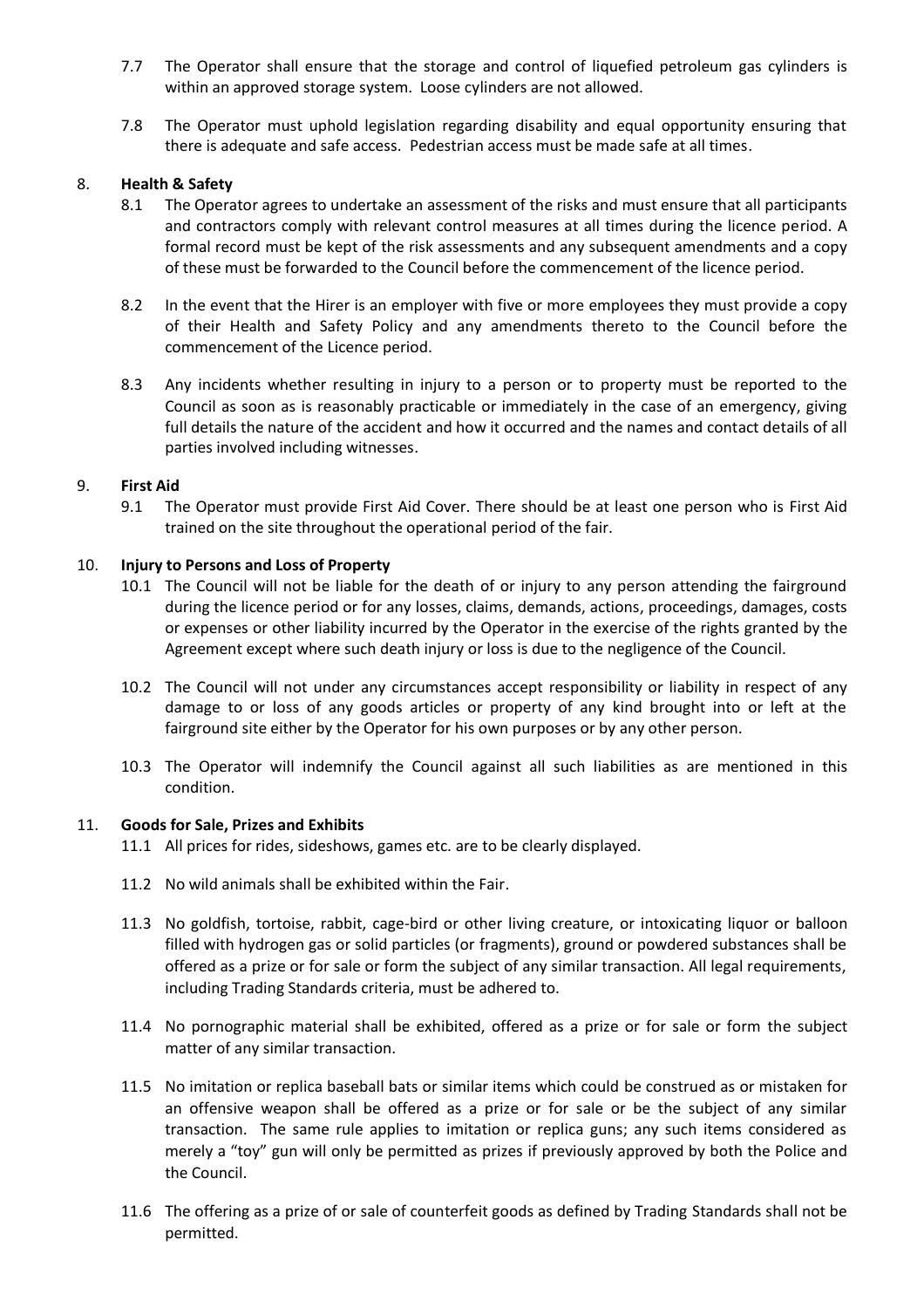11.7 If the Operator fails to comply with the conditions laid out in this agreement the Council may take measures to remove equipment, suspend or prohibit the use of one or more pitches involved with the offence, and exclude the Operator from attendance at future Fairs in Silloth.

## 12. **Right of entry by the Council**

12.1 Officers (whether employed by the Council or not) authorised by the Council shall be permitted entry to the Fairground site at al times during the licence period either for inspection of the site or to carry out works there either of any emergency nature or for maintenance.

## 13. **Council's Obligations**

13.1 The Council agrees with the Operator to permit the Operator peaceably and quietly to hold and enjoy the Fairground site without any interruption or disturbance from or by the Council.

## 14. **Council to act by their Officers**

14.1 The Council may act through any authorised officer and references in these conditions to any approval discretion consent or requirement of the Council are deemed to be references to the approval discretion consent or requirement of any such officer and anything which the Operator is required to produce to the Council is to be produced to such officer.

#### 15. **Notices**

15.1 All notices demands or requests by either party to the other shall be in writing and shall be sufficiently served if delivered by hand or sent by post to the addresses specified in the Agreement.

#### 16. **Licence**

- 16.1 The Council is not bound to accept the highest (or any) tender.
- 16.2 The Council reserves the right to refuse a licence to any Operator or withdraw a licence from any Operator who has been in breach of Food Hygiene, Health Regulations or other relevant legislation in the previous 12 months. In the event of withdrawal of a licence the Council may refund a proportionate amount of the licence fee paid.
- 16.3 This Licence is for the provision of a fairground between 1 April 2022 and 30 September 2022 and does not in any way give the Operator any right to provide a Fairground in any future years.
- 16.4 The granting of a licence to use Town Council land for a Fairground does not amount to the granting of rights over other events.
- 16.5 Failure to comply with these conditions shall cause the cancellation of any licence.
- 16.6 The Licence shall terminate on **30 September 2022** without the necessity of notice being given by either party.

|--|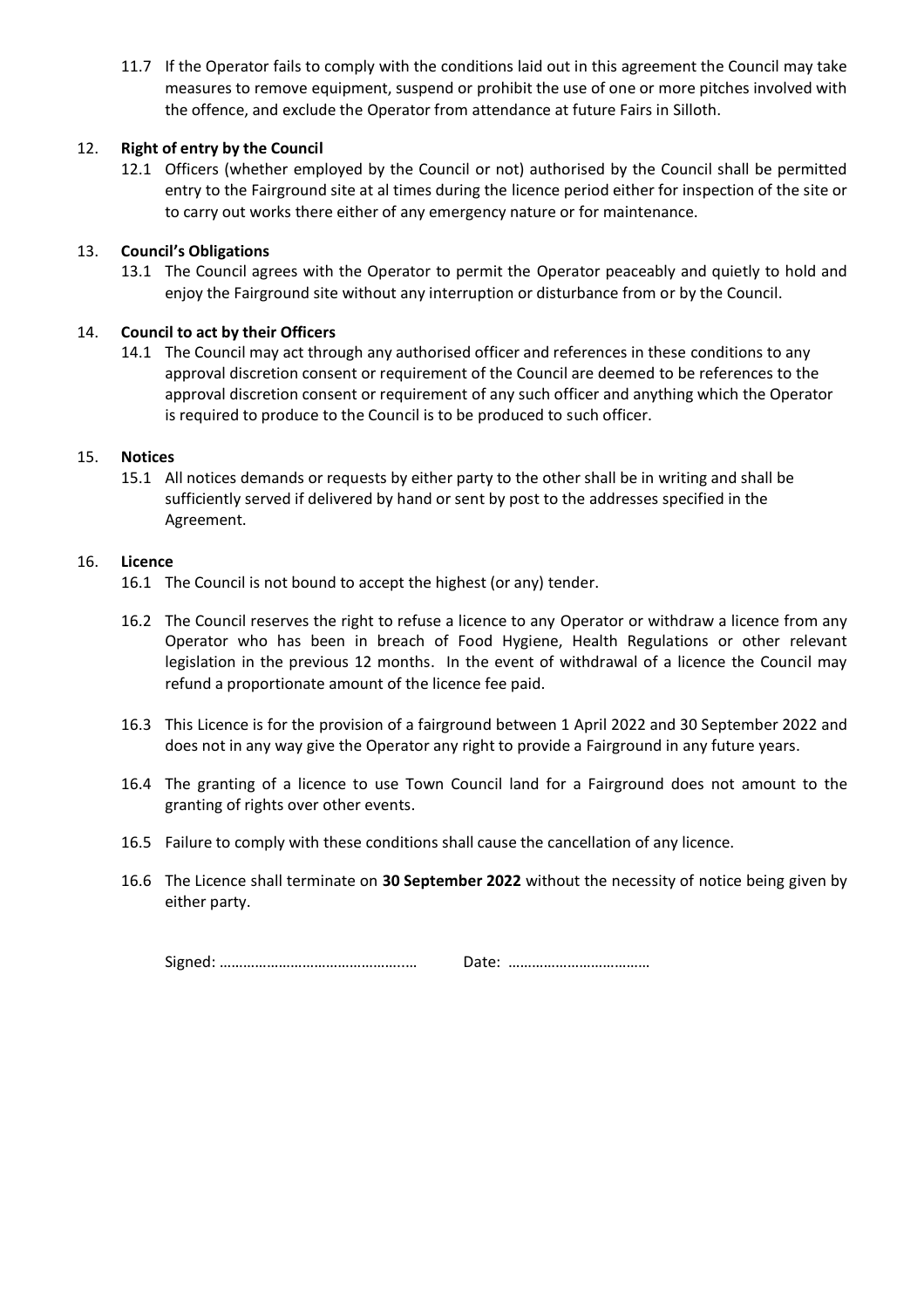## **THE PLAN SHOWN BELOW IS NOT TO SCALE AND IS FOR GUIDANCE ONLY**



## **Useful information:**

Health & Safety Guidance for Fairgrounds <https://www.hse.gov.uk/entertainment/fairgrounds/index.htm>

Fairgrounds and amusement parks: Guidance on safe practice <https://www.hse.gov.uk/pubns/books/hsg175.htm>

Fire safety risk assessment: open-air events and venues [https://www.gov.uk/government/publications/fire-safety-risk-assessment-open-air-events-and](https://www.gov.uk/government/publications/fire-safety-risk-assessment-open-air-events-and-venues)[venues](https://www.gov.uk/government/publications/fire-safety-risk-assessment-open-air-events-and-venues)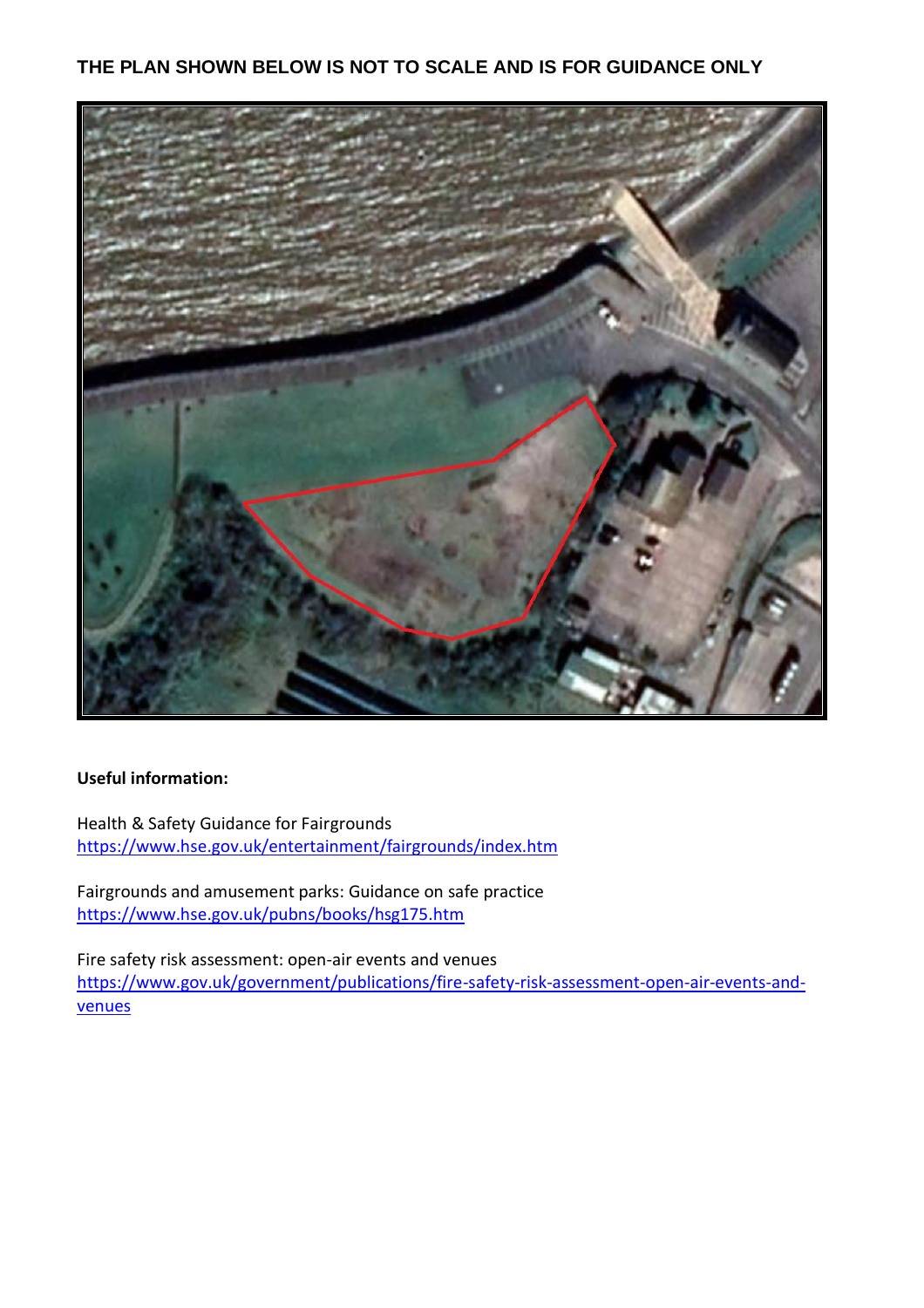## **Schedule of Prices**

## **Please Insert Details and Prices in Ink**

| Name:              |  |
|--------------------|--|
| Address:           |  |
|                    |  |
|                    |  |
| Postcode:          |  |
| <b>Trading As:</b> |  |

## **Fairground site on Silloth seafront**

For the sole concession to operate a Fairground on Silloth seafront, including the option to provide light refreshments (excluding ice-cream), from 1 April 2022 to 30 September 2022. I offer the amount shown:

£ ………….........

Signed: ………………………………………………………………………

Date: ………………………………………………………………………….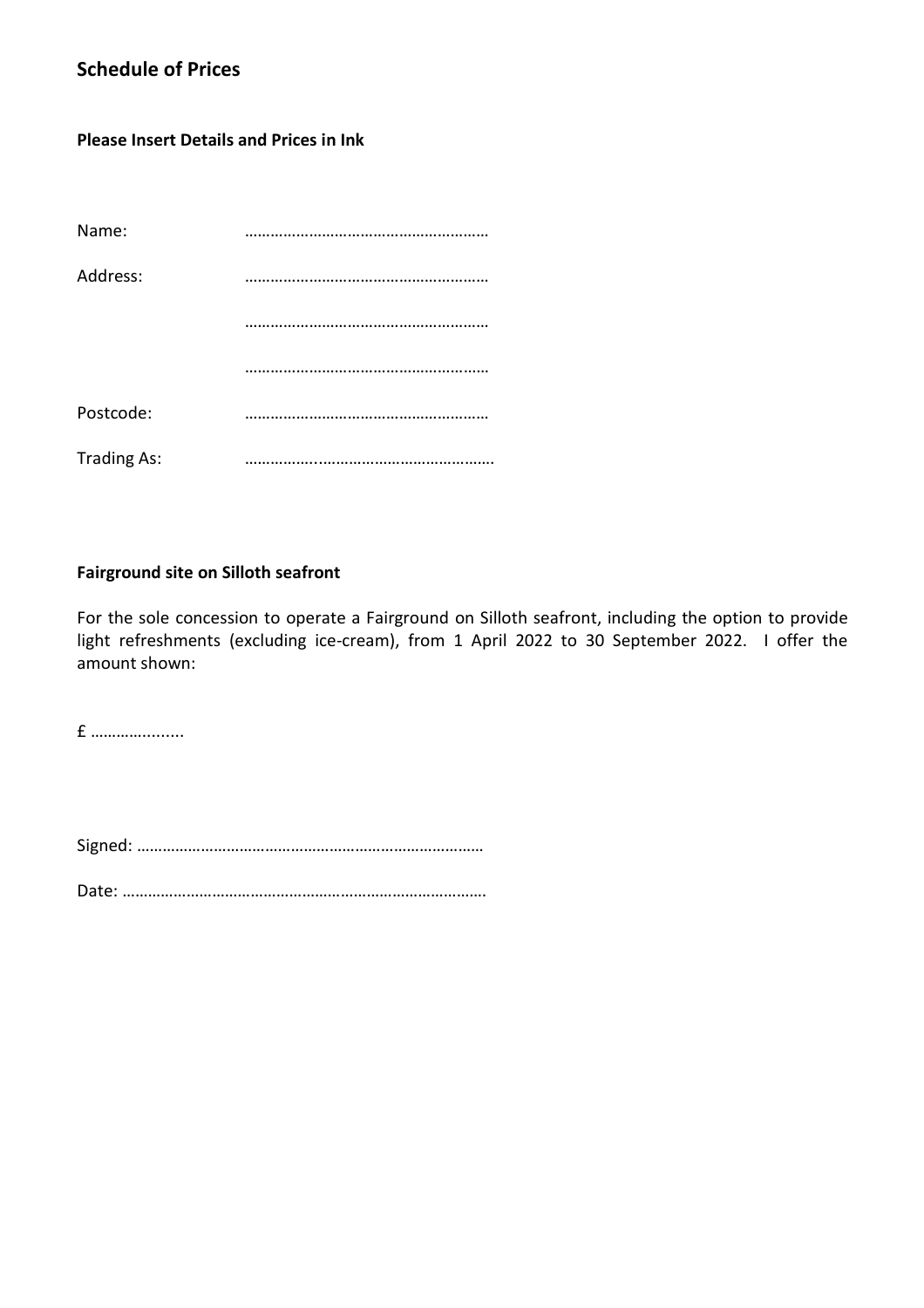## **Declaration of Non-Collusion**

To: Silloth-on-Solway Town Council

The essence of selective tendering is that Silloth-on-Solway Town Council shall receive bona fide competitive tenders from all firms tendering. In recognition of this principle, I/we certify that this is a bona fide tender, intended to be competitive and that I/we have not and will not (either personally or by anyone on my/our behalf):-

- 1. Fix or adjust the amount of the tender (or the rate and prices quoted) by agreement with any other person.
- 2. Communicate to anyone, other than the person calling for this tender, the amount or approximate amount or terms of the proposed tender (except other than in confidence, where essential to obtain professional advice or insurance premium quotations required for the preparation of the tender).
- 3. Enter into any agreement or arrangement with any other person that he shall refrain from tendering or as to the amount or terms of any tenders to be submitted.
- 4. Canvass or solicit any member, officer or other employee of the Council in connection with the award of this or any other Council contract or tender.
- 5. Offer, give or agree to give any inducement or reward in respect of this or any other Council contract or tender.

| Signed (as in Tenders) duly<br>authorised to sign |  |
|---------------------------------------------------|--|
| For and behalf of                                 |  |
| Date                                              |  |